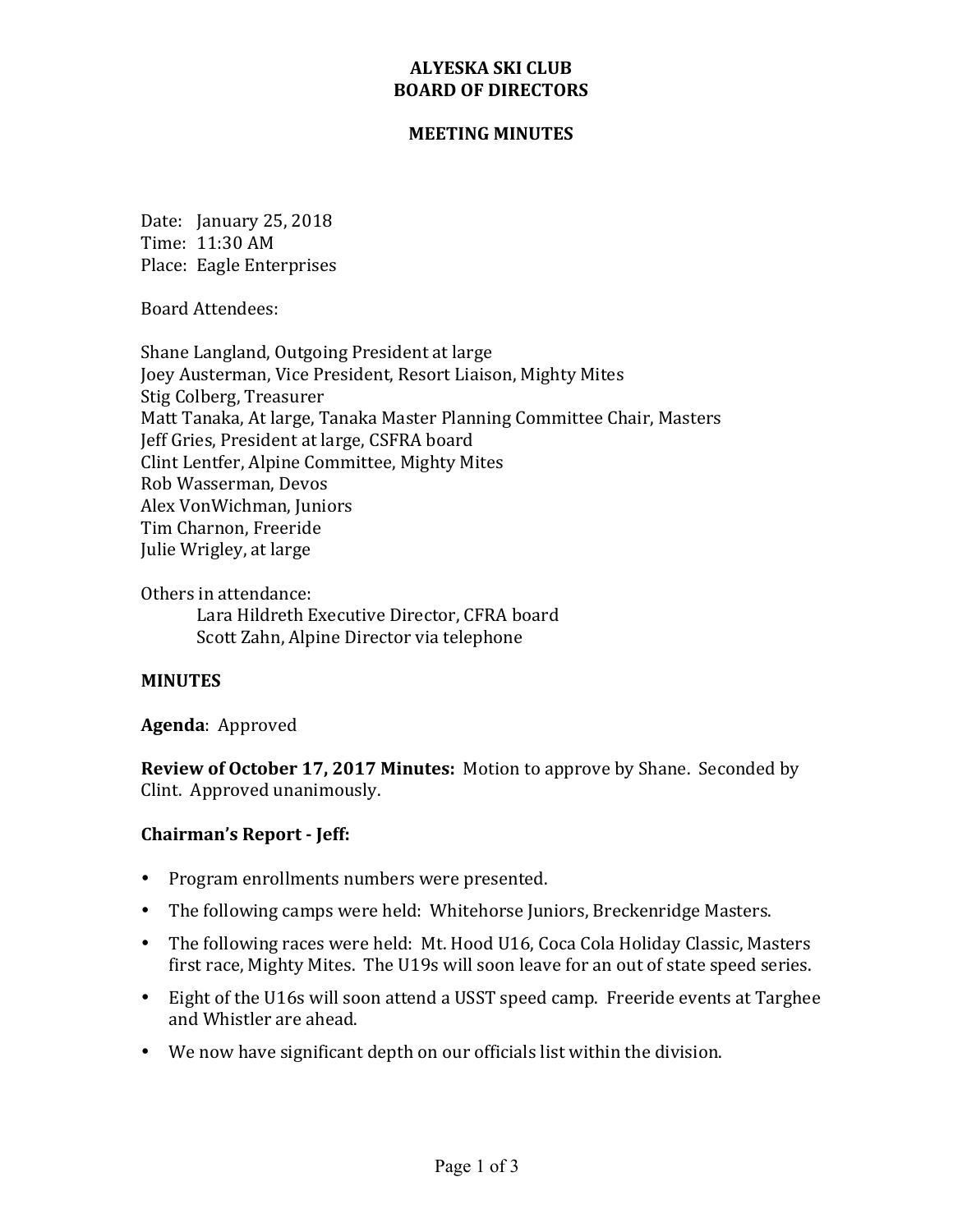# **ALYESKA SKI CLUB BOARD OF DIRECTORS**

#### **MEETING MINUTES**

## **Finance - Stig**

- The Finance Committee met on December 5, 2017 and January 10, 2018.
- The financials are good overall.
- We anticipate an approximate \$40,000 surplus at year end because:
	- $\circ$  Positives: more athletes, higher fees, coach vacancies, staff expenses are low.
	- $\circ$  Negatives: \$10,000 approximate timing cost, \$4,000 approximately for licenses for coaches.
- Balance sheet: on target \$72,000 was in accounts receivable, now reduced to \$40,000.
- Retirement plan: was made available, 4 signees so far which is fewer than budgeted, yielding lower than budgeted match expense.
- Employee Handbook: drafted, legal review conducted by Julie, further reviewed by Shane.
- Motion: Shane moved a motion to adopt the employee handbook. Seconded by Alex. Approved unanimously.
- Motion: Clint moved that, "The ASC shall require volunteer coaches to sign up for volunteer coaching licenses starting the 2018-2019 ski season. The ASC will reimburse coaches that may have obtained licenses during the 2017-2018 ski season." Shane seconded. Approved unanimously.

## **Development - Lara**

- Program sponsorships are going well this year.
	- $\circ$  Devos sponsorship was obtained for Devo flags by Tiffany Schuler
	- $\circ$  Freeride raised about \$3,000 for the IFSA event.
	- $\circ$  Mighty Mites on target with corporate sponsorships
	- $\circ$  Juniors ahead of budget due to AFOC contributions.
	- $\circ$  ASC as a whole is on target with sponsorships.
- Ski Swap was a success. Attendees were up but inventory was down from last year. However, the profits exceeded the budget.
- Warren Miller films: we did six showings. Profits exceeded budget.
- Raffle sales were high.
- The silent auction fundraiser is scheduled for February 3, 2018. All but one sponsorship stations were sold, a club record.